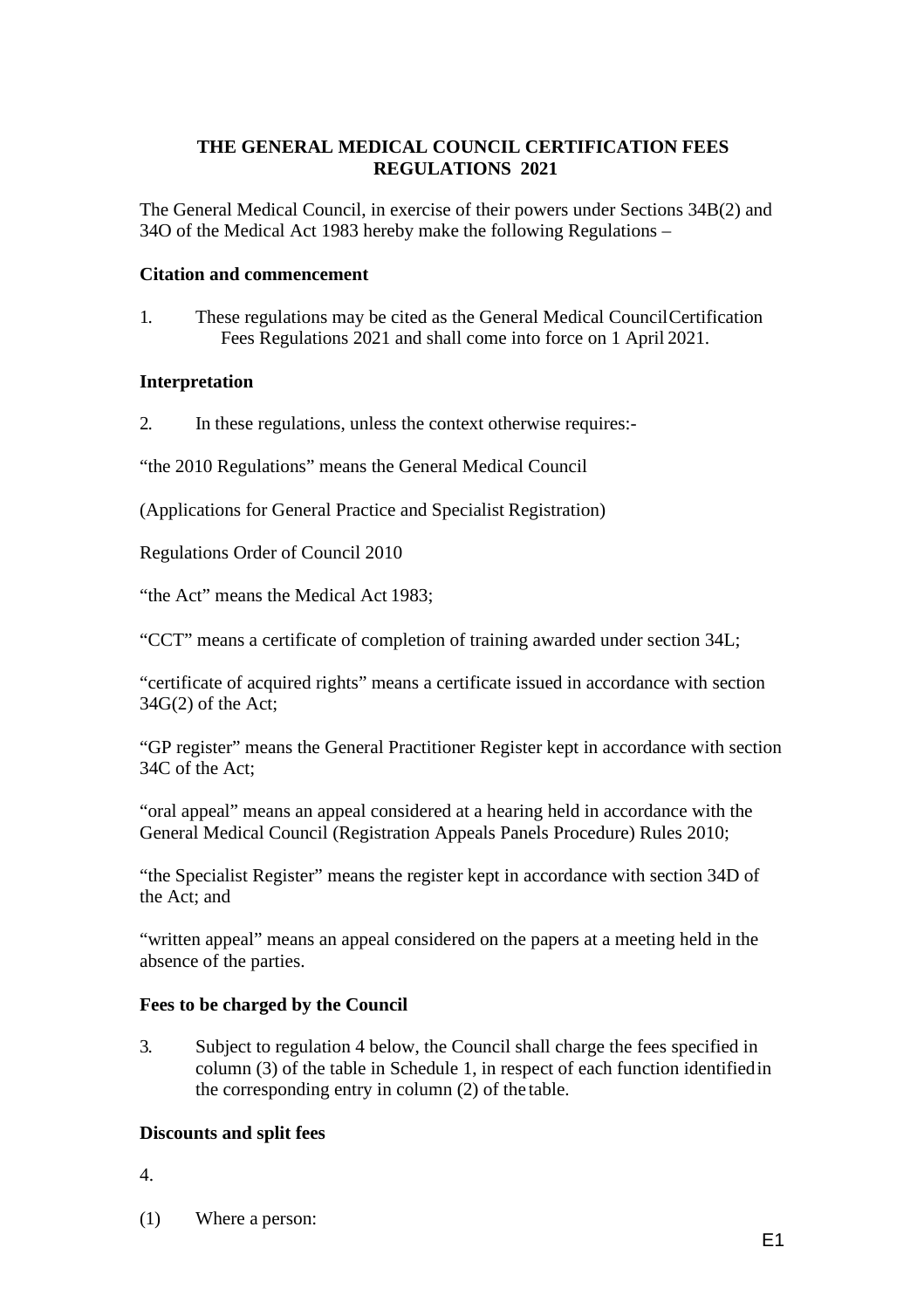(a) requests a written statement of eligibility in accordance with regulation7 of the 2010 Regulations ; and

(b) submits, in support of their request, evidence in the form prescribed by the Council which demonstrates that they have completed a training programme approved by theCouncil,

the fee set out in row (3) of the table in Schedule 1 shall be paid in two parts, £439 on making the request and £1237 on determination, save that where the Council is able to issue a written statement of eligibility on the basis of the prescribed form of evidence alone, it shall waive the second part of the fee.

- (2) Where an applicant has made an unsuccessful application for a CCT or certificate of acquired rights, or request for a written statement of eligibility under regulation 7(1)(b) of the 2010 Regulations, and makes a further application or request on new evidence within three years from the date ofthe prior determination, then the fee shall be:
	- (a) £245 for the further application for a CCT;
	- (b) £157 for the further application for a certificate of acquired rights; and
	- (c) £728 for the further request for a written statement of eligibility.

(3) Where an applicant has made an unsuccessful request for a written statement of eligibility under regulation 7(1)(a) of the 2010 Regulations, and makes a further request on new evidence within 12 months from the date of the prior determination then the fee shall be £728.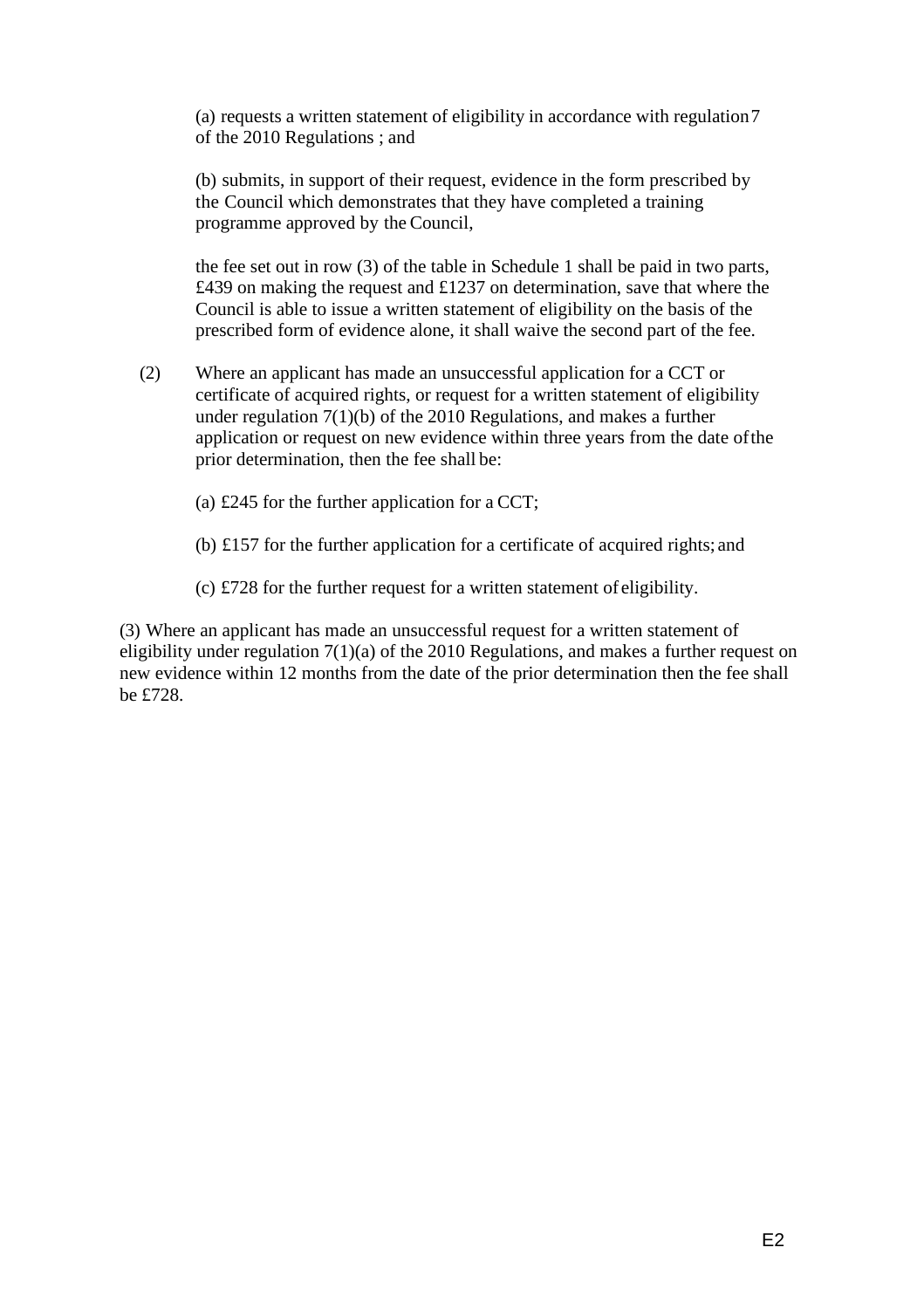## **Revocation**

5.

- (1) The General Medical Council Certification Fees Regulations 2020 arehereby revoked.
- (2) Notwithstanding anything contained in these regulations any fees due tothe Council under or by virtue of the regulations that have been revoked shall remain due to the Council as though they were payable under these regulations.

Given under the official seal of the General Medical Council this day of 10 December 2020

*Dame Clare Marx* 

*Chair*

*Charlie Massey Registrar*